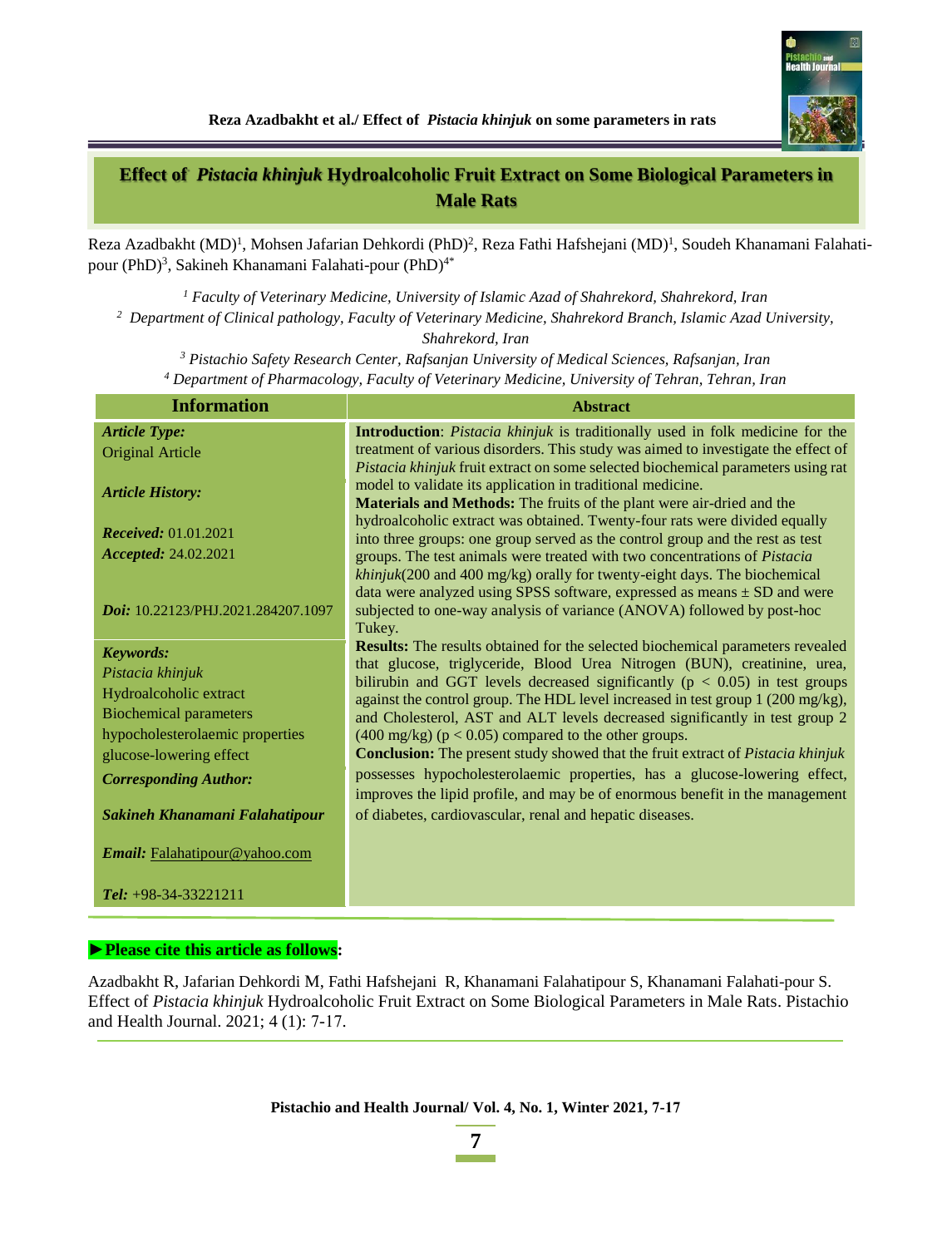## **1. Introduction**

Humans have used natural products, such as plants, animals, microorganisms and marine organisms in medicines to alleviate the symptoms of or treat diseases since prehistoric and ancient times [1]. Many drugs of known therapeutic effects have been developed from different plant species. Some plants are used as [medicinal plants](http://www.scialert.net/asci/result.php?searchin=Keywords&cat=&ascicat=ALL&Submit=Search&keyword=medicinal+plant) because they contain pharmacological components of therapeutic value. The medicinal value of plants lies in some chemical substances (usually secondary metabolites) that produce a definite physiological action on the human body [2].

The wild pistachio or *Khinjuk* (*Pistacia khinjuk*) belongs to the family of Anacardiaceae [3]. This plant is called "khenjuk or kelkhong" in Iran [4]. *Pistacia khinjuk* tress can potentially withstand the severest climatic conditions [5]. Their natural habitat is Iran, Turkey, Egypt, Syria, Iraq, Afghanistan and Pakistan. The fruits are blue and black and the seeds are yellowish [6].

The amount of mono- and polyunsaturated fats in nuts is high (70-80%). Fats are essential for a healthful diet and alter the phospholipids in cell membranes, minerals, vitamins, fiber, magnesium and selenium all of which can upgrade insulin sensitivity and glucose homeostasis. The ratio of unsaturated fatty acid in Iranian *Pistacia khinjuk* has been reported to be 76.31% [7,8]. They are noted as a rich source of phenolic compounds which have recently been categorized among the first 50 food resources with antioxidant activity [9]. Seven phenolic compounds, mainly flavonoids and galloylated compounds, were isolated from the aqueous methanol extract of *Pistacia khinjuk*  [10]. Bozorgi *et al*. 2013 have described the presence of terpenoids, flavonoids and tannins in *Pistacia khinjuk* extract with respect to phytochemical screening [11].

Previous studies have shown that pistachios can improve blood lipid profiles in individuals with moderate hypercholesterolemia, and in fact, reduce the risk of cardiovascular diseases (CVDs) [9,12]. The results of several interventional studies examining the effects of nut-enriched diets on glycemic control and insulin sensitivity are similar to the present study.[13].

In traditional medicine, the various parts of *Pistacia khinjuk,* for example resin, leaf, bark, fruit and aerial parts have been mainly applied in the treatment and prevention of many diseases including eczema, throat infection, renal stone, asthma, toothaches, stomach discomfort, nausea, vomiting and motion sickness [14-16]. Moreover, in modern medicine, studies have demonstrated antiinflammatory, antioxidant, antitumor, antiasthmatic, antimicrobial, antileishmanial [4], as well as wound healing [8] and scolicidal effects [16] for pistachio Chinju.

Medicinal plants may affect biochemical parameters in many ways. Therefore, it is necessary to investigate the effect of extract of *Pistacia khinjuk* on biochemical parameters such as glucose and lipid. Therefore, this study was carried out to investigate some biochemical effects of hydroethanolic of *Pistacia khinjuk* in normal Wistar male rats.

# **2. Materials and Methods**

### *2.1. Plant material and extract preparation*

*Pistacia khinjuk* hulls were picked and collected in the central district of Lordegan, Chaharmahal and Bakhtiari province, Iran in July. Then the plant was identified and confirmed (voucher number:1517) at the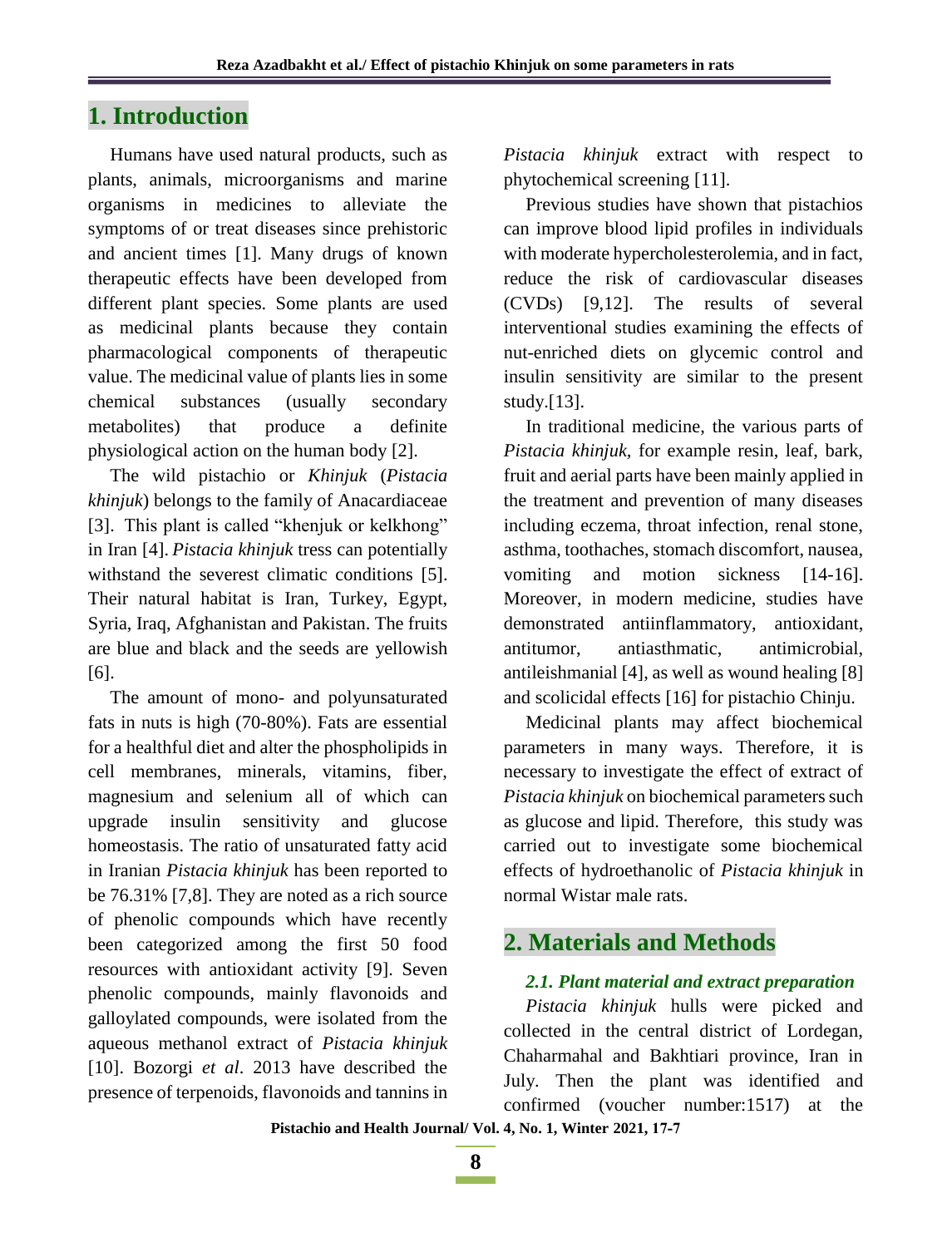Herbarium of Chaharmahal and Bakhtiari, Agricultural and Natural Resources Research and Training Center, Chaharmahal and Bakhtiari, Shahrekord, Iran. Hulls were separated from the fruits. The fruits were dried by natural shadow drying on laboratory benches at room temperature (23-24℃), and powdered in an electric grinder (Philips Mixer Grinder HL1605). The powder was suspended in 1000 ml of ethanol 70% and distilled water solution (7:3, v/v) for 72 h in oven temperature (37℃). The mixture was filtered using a soft cotton cloth followed by filter paper (Whatman No 1). The filtrate was centrifuged for 8 min at 4500 rpm. The supernatant fraction was saved. The obtained clear residue was placed in rotary evaporator for solvent evaporation. Then, the resulting extract was placed at oven temperature (37℃) in order to evaporate the rest of the solvent for 48 h. Afterward, the required amounts of dried extracts were dissolved in distilled water based on the weight of the rats, and the intended doses were prepared and homogenized by shaker. The obtained clear residue was used for the study. The extracts were kept at -20℃ until they were used in the experiment [17].

### *2.2. Animals*

Experiments were conducted using mature Wistar strain male albino rats (180-240 g). The animals were kept in standard controlled laboratory conditions [12 h light/dark cycle, at

The extract doses were administered using a special stomach tube with a smooth tip to protect the oral mucosa and esophagus from injury. Blood samples were then taken from the heart of the rats and biochemical parameters were measured. All the rats were sacrificed by administrating sodium pentobarbital (120 mg/kg, IP) on day 28, and  $22 \pm 3$ °C], and a humidity of 45% with ad libitum access to food and water. The study was conducted in compliance with the principles of the ethical recommendations about using laboratory animal guidelines and the experimental protocol was approved by the Faculty of Veterinary Medicine, Shahrekord Branch, Islamic Azad University, Shahrekord, Iran [18].

### *2.3. Experimental design*

Twenty-four male Wistar rats weighing 180- 240 grams were divided into three groups of eight animals. The hydroalcoholic extract of *Pistacia khinjuk* at a single dose of 200 and 400 mg/kg/day for 28 days was administered orally to the animals of two test groups: Test group 1 (200 mg/kg) and Test group 2 (400 mg/kg). The third group was orally dosed with distilled water and was considered as the control group (Table 1).

**Table 1:** The groups of the experimental design

| <b>Groups</b>  | <b>Administered doses</b>        |  |                             |  |
|----------------|----------------------------------|--|-----------------------------|--|
| <b>Test 1</b>  | <b>200</b>                       |  | <b>mg/kg</b> hydroalcoholic |  |
|                | extract of Pistacia khinjuk      |  |                             |  |
| Test 2         | 400                              |  | mg/kg hydroalcoholic        |  |
|                | extract of Pistacia khinjuk      |  |                             |  |
| <b>Control</b> | <b>300 mg/kg</b> distilled water |  |                             |  |

then the blood samples were used for the respective tests. The samples were collected in plain tubes to obtain serum. The blood was left for one hour to clot and the tube was centrifuged at 3000 rpm for 15 min and the harvested serum was used for biochemical analysis.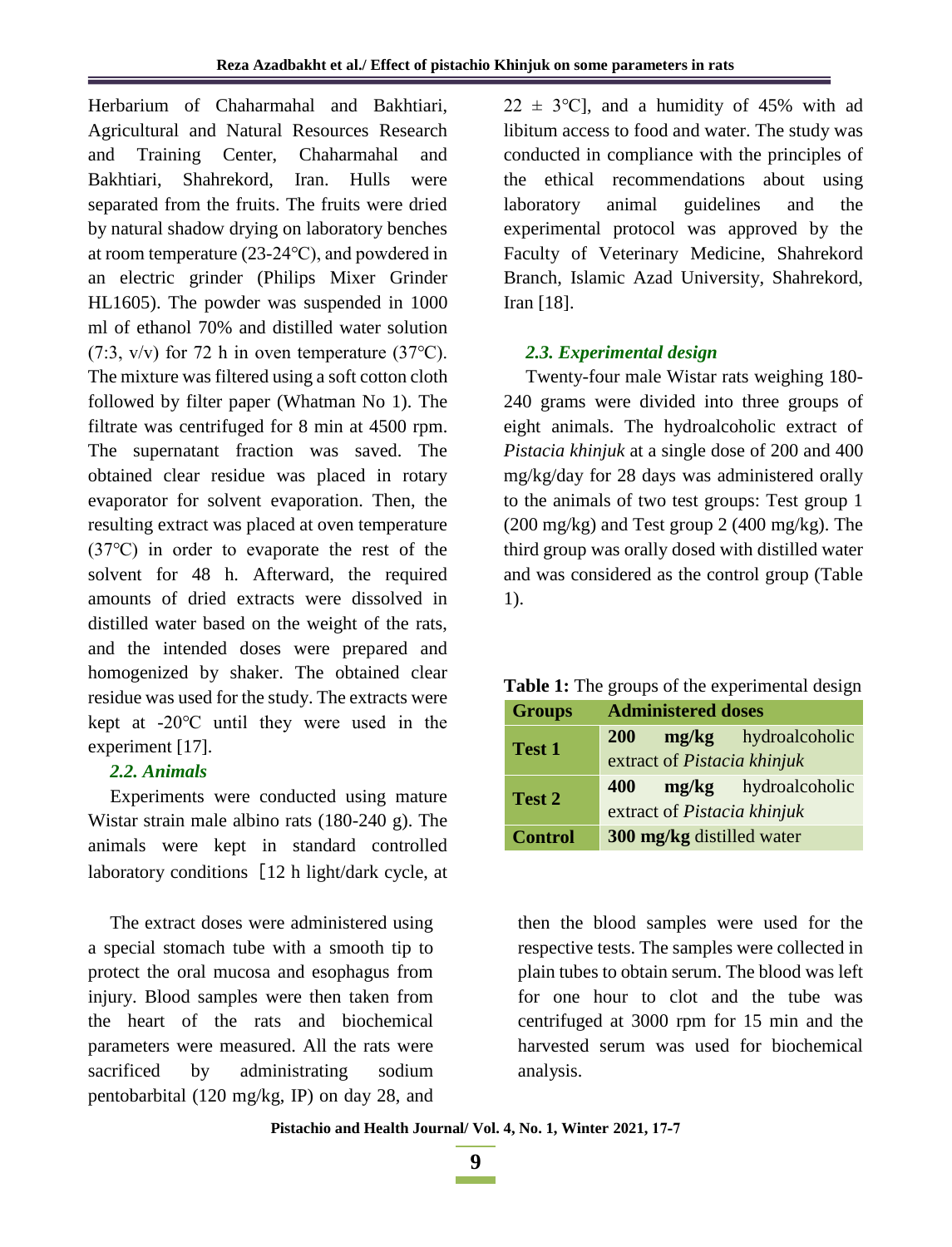### *2.4. Biochemical Parameters*

Most serum biochemical parameters including Blood Urea Nitrogen (BUN), urea, creatinine, glucose, aspartate aminotransferase (AST), alanine aminotransferase (ALT), Gamma Glutamyl Transferase (GGT), serum total cholesterol, triglyceride, High-Density Lipoprotein (HDL) and total bilirubin levels were measured in the samples collected using commercial kits (Parsazmoon, Iran) and an autoanalyzer (BT 3000 Pluse, Italy).

### *2.5. Statistical analysis*

The collected data were analyzed using SPSS software version 20 and expressed as means  $\pm$  SD and were subjected to one-way analysis of variance (ANOVA) followed by post-hoc Tukey. The results are summarized in Table 2. Values were considered statistically significant at  $p < 0.05$ .

The results are illustrated in Table 2. The fruit extract of the plant significantly decreased the

serum concentrations of Glucose (162.75±31.76, 184.375±24.69), triglycerides  $(95.5 \pm 14.93, 60.375 \pm 22.15)$ , BUN  $(18.25\pm3.28, 15.75\pm1.67)$ , creatinine  $(0.4875 \pm 0.099, 0.437 \pm 0.074)$ , urea (19.0875±7.035, 13.737±3.57), GGT  $(3.125 \pm 1.46, 2.375 \pm 0.744)$  and total bilirubin  $(0.2375\pm0.05, 0.275\pm0.046)$  at the two dose levels (in 200 and 400 mg/kg, respectively), (*p<*0.05). The 200mg/kg dose increased the HDL level significantly  $(49.625 \pm 2.72)$ (*p<*0.05). *Pistacia khinjuk* extract with 400 mg/kg dose increased the HDL level, but it was not significant (44.75±1.49) (*p>*0.05). The 400 mg/kg dose decreased the concentrations of AST, ALT and cholesterol significantly (148.75±22.6, 15.75±1.67, 42±4.44, respectively) (*p<*0.05). Although 200 mg/kg dose of the extract also decreased cholesterol level, it was not significant (48.125±8.36) (*p>*0.05).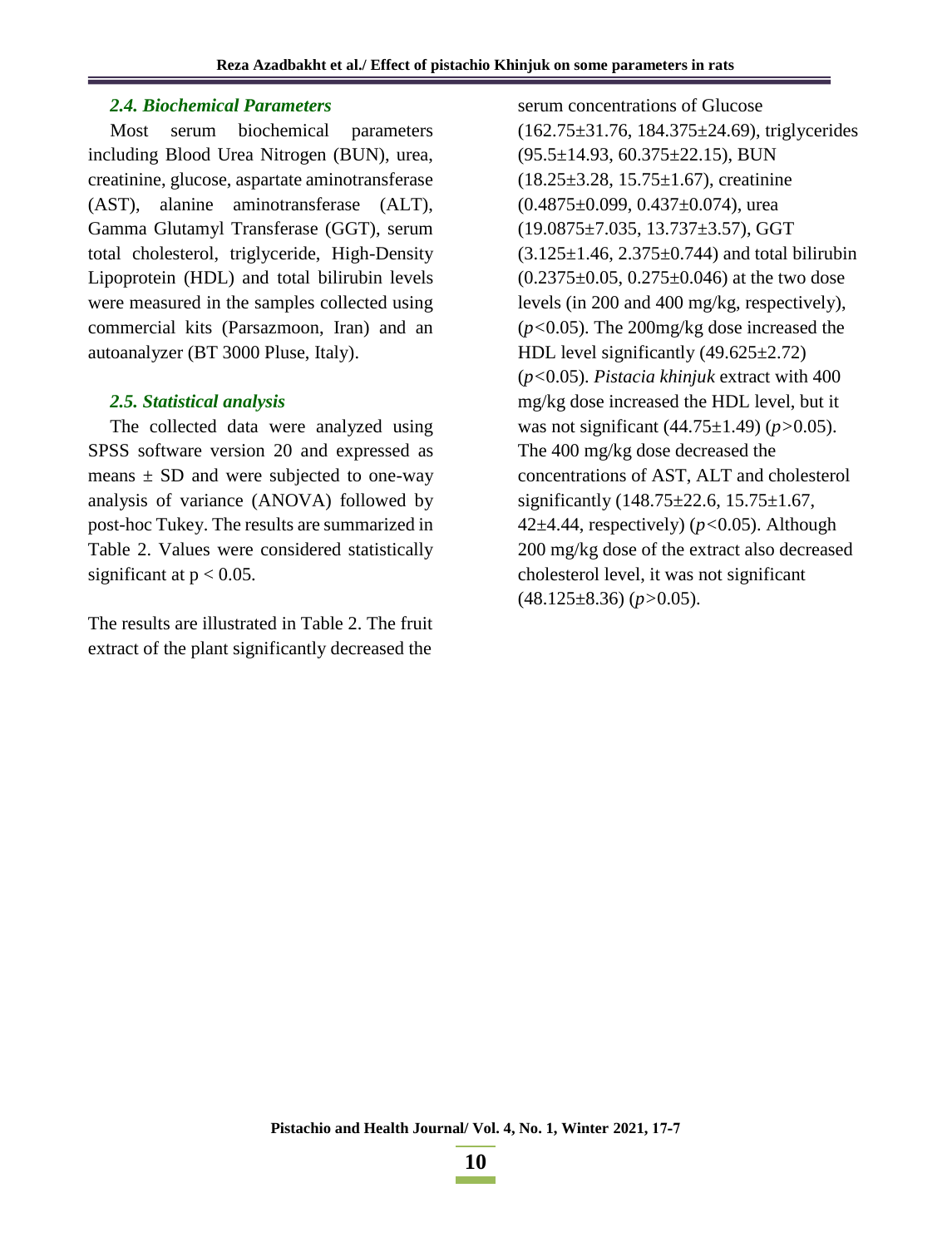| <b>Parameters</b>  | <b>Control</b>     | <b>Kh200</b>                    | <b>Kh400</b>                     |
|--------------------|--------------------|---------------------------------|----------------------------------|
| Glu (mg/dl)        | $259.62 \pm 35.66$ | $162.75 \pm 31.76$ *            | $184.375 \pm 24.69$ <sup>*</sup> |
| Cho (mg/dl)        | $55.37 \pm 6.67$   | $48.125 \pm 8.36$               | $42 + 4.44$ <sup>*</sup>         |
| $Tg$ (mg/dl)       | $126.12 \pm 35.69$ | $95.5 \pm 14.93$ <sup>*</sup>   | $60.375 \pm 22.15$ <sup>*</sup>  |
| $HDL$ (mg/dl)      | $39.75 \pm 6.75$   | $49.625 \pm 2.72$ <sup>*</sup>  | $44.75 \pm 1.49$                 |
| AST (u/l)          | 191.75±41.4        | $157.125 \pm 17.95$             | $148.75 \pm 22.6^*$              |
| ALT (u/l)          | $47.87 \pm 6.83$   | 59.125±21.07                    | $15.75 \pm 1.67$ <sup>*</sup>    |
| Tbili (mg/dl)      | $0.375 \pm 0.09$   | $0.2375 \pm 0.05$ <sup>*</sup>  | $0.275 \pm 0.046$                |
| <b>BUN</b> (mg/dl) | $22.5 \pm 3.34$    | $18.25 \pm 3.28$ <sup>*</sup>   | $15.75 \pm 1.67$ *               |
| Crea (mg/dl)       | $1.45 \pm 0.81$    | $0.4875 \pm 0.099$ <sup>*</sup> | $0.437 \pm 0.074$ *              |
| Urea (mg/dl)       | $28.19 \pm 7.14$   | $19.0875 \pm 7.035$ *           | $13.737 \pm 3.57$ *              |
| GGT (u/l)          | $4.75 \pm 1.49$    | $3.125 \pm 1.46^*$              | $2.375 \pm 0.744$ <sup>*</sup>   |

**Table 2.** The effect of hydroethanolic extract of *Pistacia khinjuk* on biochemical parameters in Wistar

\*: Significantly different from control group at P < 0.05. Kh200: Test group1, Kh400: Test group2, Kh: Chinju, Glu: Glucose, Cho: Cholesterol, Tg: triglyceride, HDL: High-density lipoproteins, AST: aspartate aminotransferase, ALT: alanine aminotransferase, Tbili: Total bilirubin BUN: Blood Urea Nitrogen, Crea: Creatinine, GGT: Gamma Glutamyl Transferase.

## **4. Discussion**

According to WHO, more than 80% of the world's population rely on traditional medicine for their primary healthcare needs [19]. Because of possessing low toxicity, low cost, high effectiveness, and high accessibility, plant extracts and their pure components promise the discovery of new drugs due to the presence of a variety of chemicals [17].

Our findings revealed the glucose-lowering effect of *Pistacia khinjuk* extract in Wistar rats. Pistachio nuts have antioxidant properties that may contribute to antiglycemic effects. These properties may be due to their richness in natural phenolic compounds, aldohexose inhibition and the presence of magnesium (120 mg in 100 g pistachios) [7]. In agreement with our study, Misra *et al*., 2011 found that daily consumption of pistachios in healthy young men for 4 weeks decreased blood glucose significantly [20]. Ghaseminasab *et al*., 2015 showed that pistachios have a glucose-lowering and insulinlowering effect, promote a healthy metabolic profile and may reverse some metabolic adverse consequences of prediabetes [12].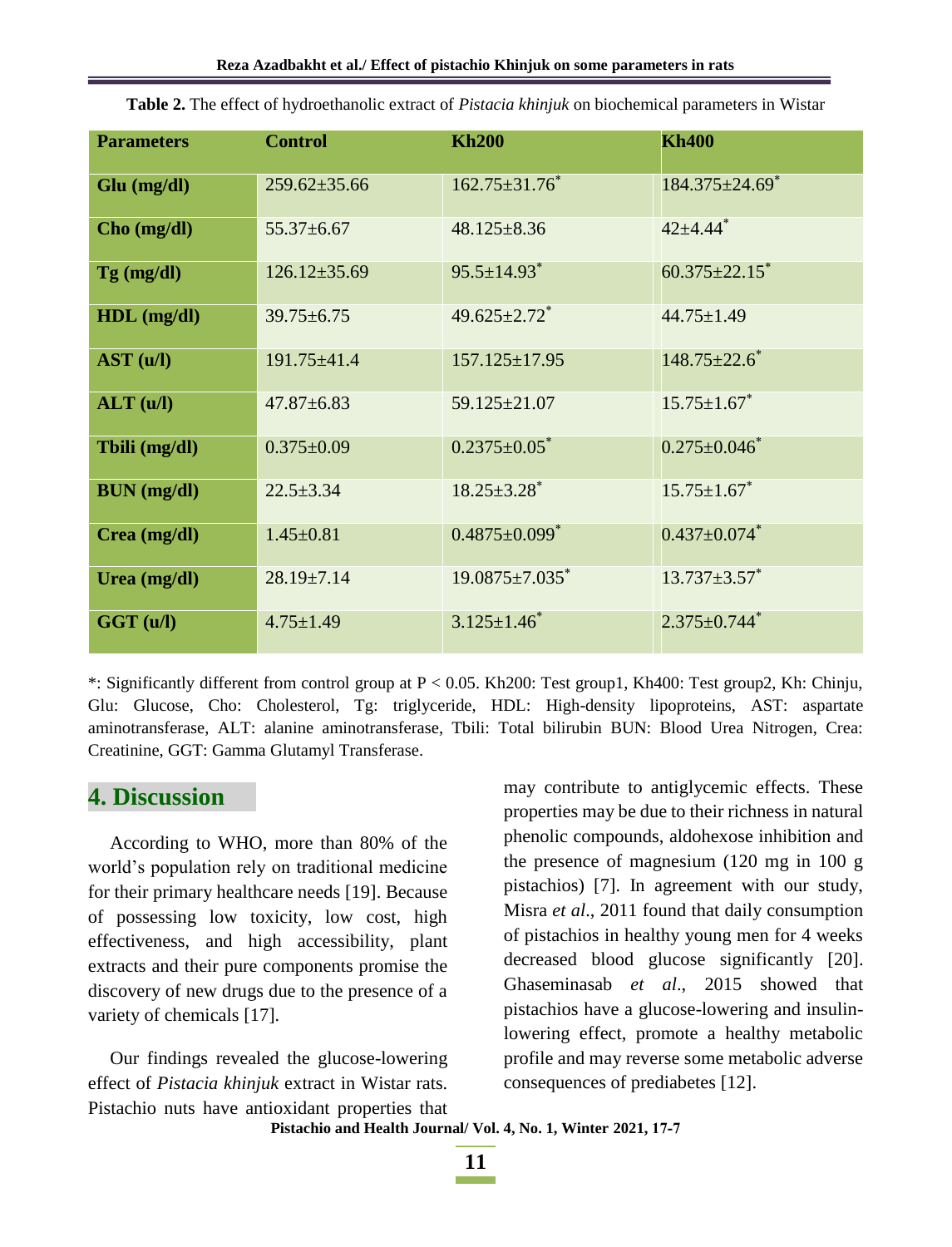The results of this study showed that *Pistacia khinjuk* extract could decrease cholesterol and triglyceride levels and increase HDL levels. These effects were often attributed to the desirable fatty acid profile and the dietary fiber content of nuts [21]. Nuts are cholesterol-free, but their fatty fraction contains great amounts of chemically related noncholesterol sterols known as plant sterols or phytosterols. When phytosterols are present in sufficient amounts in the intestinal lumen, they interfere with cholesterol absorption and thus help lower blood cholesterol. The mechanism of action of phytosterols has been related to their hydrophobicity which is higher than cholesterol because of a large hydrocarbon molecule, entailing a higher affinity for micelles compared to cholesterol. Therefore, cholesterol is dislocated from micelles and the amount available for absorption is limited. Probably the phytosterol content of nuts is responsible for their cholesterol-lowering effect [22]. The low contents of saturated fatty acids may also play an important role in the putative blood-lipidlowering effect of pistachio nuts since it is now clearly established that partially replacing saturated fat with polyunsaturated or monounsaturated fat may lower LDL cholesterol concentrations and decrease the risk of cardiovascular disease, especially in men [23]. In agreement with our findings, Li *et al*., 2010 showed that pistachio consumption decreased plasma triacylglycerols and reduced body weight when compared with a carbohydrate snack in obese individuals [24]. In addition, Askari *et al*., 2013 showed a significant link between high nut consumption and lower total cholesterol, triglyceride (TG) and low-density lipoprotein cholesterol (LDL-C) levels in female subjects and lower triglyceride and LDL-C in male subjects  $(P<0.05)$ . They concluded that

frequent consumption of nuts, particularly  $\geq 4$ times a week, may result in lower dyslipidemia incidence and may display cardioprotective effects [25]. The *Pistachio Khinjuk* fruit extract may produce beneficial effects to prevent cardiovascular disease. However, further studies in these areas are necessary.

Serum aminotransferases such as aspartate aminotransferase (AST) and alanine aminotransferase (ALT) are the markers for hepatocellular injury [26]. A high concentration of AST and ALT indicates tissue damage and changed membrane permeability [27]. The results of the present study indicated that oral administration of hydroalcoholic extract of *Pistacia khinjuk* in test group 2 (400 mg/kg dose) decreased liver functional factors, including serum ALT and AST levels remarkably. By reducing oxidative stress and inhibiting liver lipid peroxidation, *Pistacia khinjuk* extract can protect liver tissue from reactive oxygen species (ROS) damaging role, thereby reducing the ALT and AST activities in serum [28]. In fact, consumption of fruit of this plant can help the body to fight against continuously produced harmful free radicals and further potentiate scavenging capacity of the liver [29]. The antioxidant activity of methanolic extract of *Pistacia khinjuk* has been reported by Ahmed *et al*., 2017 [6]. In agreement with our results, Iranmanesh *et al*., 2016 evaluated the effects of *pistachio vera* hydro-alcoholic extract on carbon tetrachloride-induced hepatotoxicity in male rats. They reported that gavage of hydroalcoholic extract of *Pistachio vera* (10, 50, 100 mg/kg) significantly decreased ALT and AST indices (p<0.05) [29].

Creatinine and blood urea nitrogen (BUN) are metabolic waste products eliminated from the blood by the kidneys [30]. Urea is the main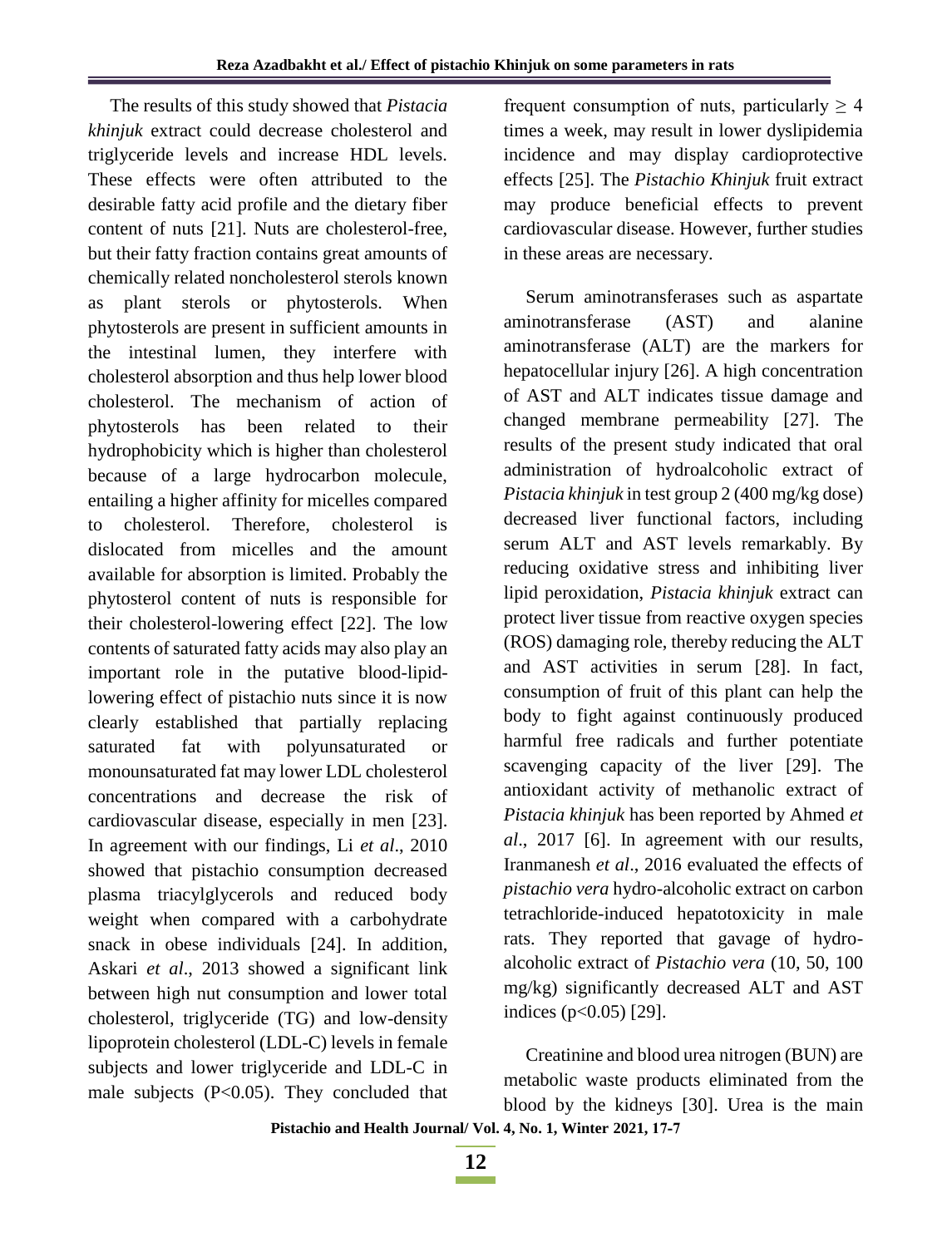nitrogen-containing compound in the urine of mammals. When urea is high in the blood, it can cause tissue damage, e.g. haemorrhage [31]. The results of the present research showed a statistically significant decrease in urea, BUN and creatinine concentrations of treated rats compared to the control group  $(P<0.05)$ . Because urea synthesis in the liver is the major pathway of nitrogen excretion released into the blood and excreted by kidneys, the reduction in animals receiving *Pistacia khinjuk* extract may be either due to a lower rate of urea synthesis in the liver or a higher rate of urea excretion in kidneys. Since large amounts of urea are passively reabsorbed from the medullary collecting duct, the reduction of BUN in animals receiving *Pistacia khinjuk* extract is interpreted as a mechanism of reabsorption inhibition of urea in nephrons [32]. Because serum creatinine is easily measured as a by-product of muscle metabolism, is excreted unchanged by the kidneys, and can overestimate renal function, it is an important indicator of renal health. When the kidney is deficient in its filtration ability, creatinine blood level increases. Since the result of this research showed a decrease in creatinine level, the extract is assumed to be nephroprotective. However, this decrease in creatinine level may be attributed to the chemical components of the extract such as flavonoids, which shows that the plant extract may have beneficial effects for the management of cardiovascular diseases and oxidative stress [31].

## Bilirubin (BR) is the breakdown product of the haem moiety of haemoglobin and other haemoproteins in mammals [33]. It transported to the liver by albumin for further metabolism. *Pistacia khinjuk* in both doses could reduce total bilirubin, suggesting that the compounds in this extract may have health benefits for the liver, improve its bilirubin conjugating property and help clear bilirubin from circulation. In fact, the following mechanisms could be suggested for the bilirubin-lowering potential of *Pistacia khinjuk*. *Pistacia khinjuk* extract might activate the Constitutive Andostane Receptor, a key regulator in the bilirubin clearance pathway, and increase the activity of glucuronyl transferases, the synthesis of ligandin, a transporter of bilirubin, and the conjugation of bilirubin in the liver. Also, *Pistacia khinjuk* extract may inhibit the activity of haem oxygenase, the rate-limiting enzyme of the bilirubin pathway [34]. In addition, the presence of glucosides in the extract might be converted to glucorunic acid for conjugating with bilirubin for excretion [11].

Gamma-glutamyltransferase (GGT) is a cellmembrane bound enzyme with high secretory activity that is found in the liver, kidneys, and pancreas. Any damage to the plasma membrane causes the release of GGT into the serum. Serum GGT is an indicator of liver dysfunction and excessive alcohol consumption. *Pistacia khinjuk*  extract significantly lowered the GGT level in both test groups, which indicates that the extract tends to prevent liver damage by maintaining the integrity of the plasma membrane [35,36].

# **5. Conclusion**

In conclusion, the results suggest that balanced consumption of *Pistacia khinjuk* nuts may be beneficial for reducing risk factors for diabetes and cardiovascular diseases, especially

those related to hypercholesterolemia. Our results also provided scientific evidence on the use of *Pistacia khinjuk* as a nephro-protective, hepato-protective and cardio-protective agent.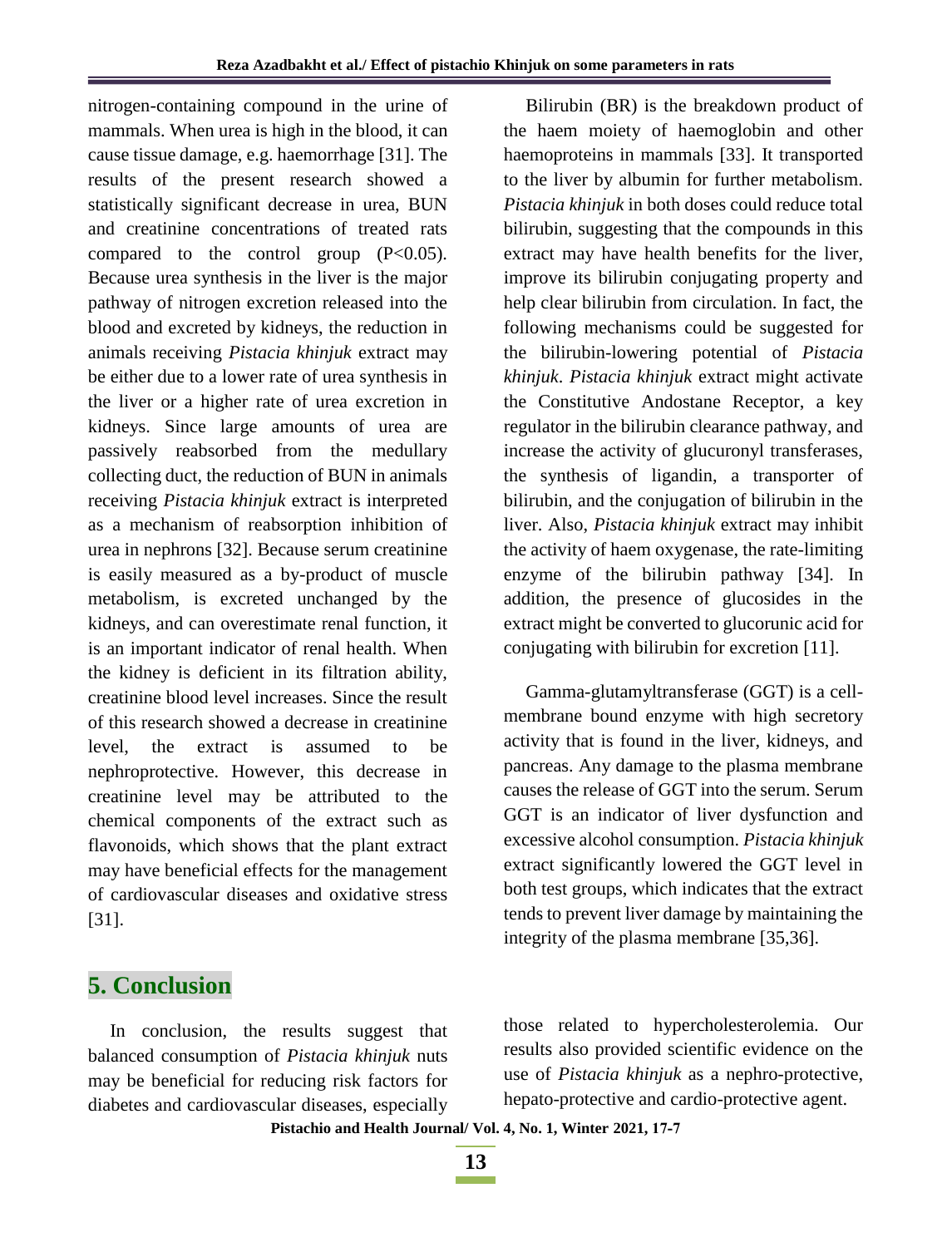### **List of abbreviations**

**ALT**: Alanine Aminotransferase; **ANOVA**: One Way Analysis of Variance; **AST**: Aspartate Aminotransferase; **BR**: Bilirubin; **BUN**: Blood Urea Nitrogen; **CVD**: Cardiovascular Disease; **GGT**: Gamma Glutamyl Transferase; **HDL**: High Density Lipoprotein; **LDL**: Low Density Lipoprotein; **LDL**-C: Low-Density Lipoprotein Cholesterol; **TG**: Triglyceride; **WHO**: World Health Organization

### **Declarations**

#### **Ethics approval and consent to participate**

The study was conducted in compliance with the principles of the ethical recommendations about using laboratory animal guidelines, and the experimental protocol was approved by the Faculty of Veterinary Medicine, Shahrekord Branch, Islamic Azad University, Shahrekord, Iran.

### **Consent for publication**

Not applicable

### **Availability of data and material**

Not applicable

### **Competing interests**

All authors declare that they have no conflict of interest.

#### **Funding**

This study was financially supported by Islamic Azad University, Shahrekord Branch, Shahrekord, Iran.

## **Acknowledgements**

The authors are thankful to the Faculty of Veterinary Medicine, Islamic Azad University, Shahrekord Branch (IAUSHK), for the financial support. The results described in this paper are part of Dr. Reza Fathi Hafshejani's thesis.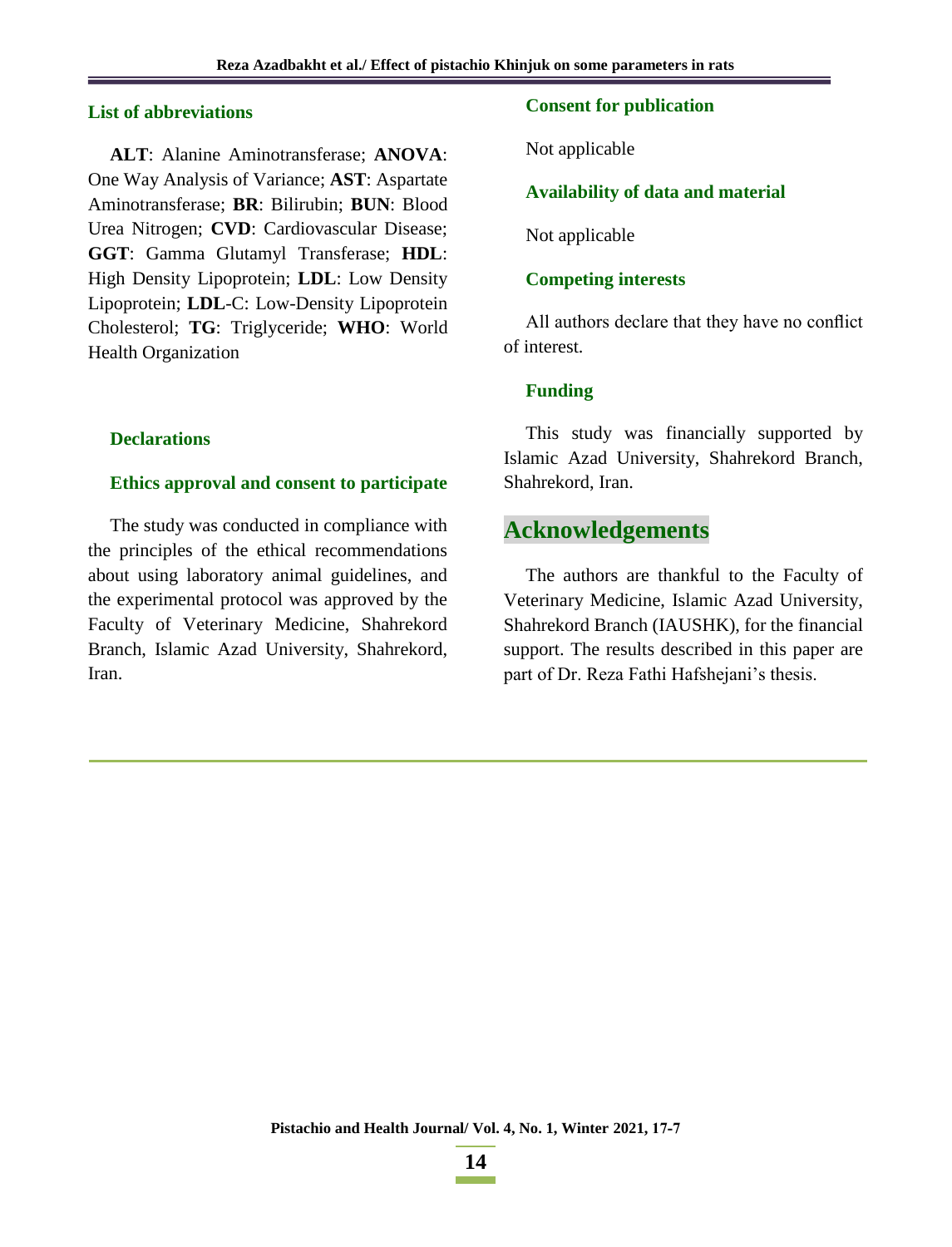# **References**

- 1- Yuan H, Ma Q, Ye L, Piao G. The traditional medicine and modern medicine from natural products. Molecules. **2016**;*21(5):559.*
- 2- Daradka HM. Evaluation of Hematological and Biochemical Activity of Ethanolic Extract of Zygophyllum simplex Linn. in Wistar Rats. Pak J Biol Sci. **2016**;*19(4):179.*
- 3- Aminifard Z, Chaji M, Mohammadabadi T. The replacement value of corn silage with wild pistachio (Pistacia khinjuk) leaf in the diet of sheep and its effect on digestibility of fiber and protein. JLST. **2015**;*3(1):17-23*.
- 4- Ezatpour B, Saedi Dezaki E, Mahmoudvand H, Azadpour M, Ezzatkhah F. In vitro and in vivo antileishmanial effects of Pistacia khinjuk against Leishmania tropica and Leishmania major. Evid Based Complement Alternat Med. **2015**;*2015:149707*.
- 5- Asif S, Ahmad M, Bokhari A, Chuah LF, Klemeš JJ, Akbar MM, et al. Methyl ester synthesis of Pistacia khinjuk seed oil by ultrasonic-assisted cavitation system. Ind Crops Prod. **2017**;*108:336-47.*
- 6- Ahmed S, Saeed-Ul-Hassan S, Islam M, Qureshi F, Waheed I, Munawar I, et al. Anti-oxidant activity of Pistachia khinjuk supported by phytochemical investigation. Acta Pol Pharm. **2017**;*74:173-78.*
- 7- Parham M, Heidari S, Khorramirad A, Hozoori M, Hosseinzadeh F, Bakhtyari L, et al. Effects of pistachio nut supplementation on blood glucose in patients with type 2 diabetes: a randomized crossover trial. The review of diabetic studies: Rev Diabet Stud. **2014**;*11(2):190-6.*
- 8- Tohidi M, Khayami M, Nejati V, Meftahizade H. Evaluation of antibacterial activity and wound healing of Pistacia atlantica and Pistacia khinjuk. J Med Plants Res. **2011**;*5(17):4310-4.*
- 9- Tomaino A, Martorana M, Arcoraci T, Monteleone D, Giovinazzo C, Saija A. Antioxidant activity and phenolic profile of pistachio (Pistacia vera L., variety Bronte) seeds and skins. Biochimie. **2010**;*92(9):1115-22.*
- 10- Esmat A, Al-Abbasi FA, Algandaby MM, Moussa AY, Labib RM, Ayoub NA, et al. Antiinflammatory activity of Pistacia khinjuk in different experimental models: isolation and characterization of its flavonoids and galloylated sugars. J Med Food. **2012**;*15(3):278-87*.
- 11- Bozorgi M, Memariani Z, Mobli M, Salehi Surmaghi MH, Shams-Ardekani MR, Rahimi R. Five Pistacia species (P. vera, P. atlantica, P. terebinthus, P. khinjuk, and P. lentiscus): a review of their traditional uses, phytochemistry, and pharmacology. Sci World J. **2013**;*2013: 219815.*
- 12- Ghaseminasab PM, Ahmadi A, Mazloomi SM. A review on pistachio: Its composition and benefits regarding the prevention or treatment of diseases. JOHE. **2015**; *4 (1):57-69.*
- 13- Hernández-Alonso P, Salas-Salvadó J, Baldrich-Mora M, Juanola-Falgarona M, Bulló M. Beneficial effect of pistachio consumption on glucose metabolism, insulin resistance, inflammation, and related metabolic risk markers: a randomized clinical trial. Diabetes care. **2014**;*37(11):3098-105.*
- 14- Mirian M, Behrooeian M, Ghanadian M, Dana N, Sadeghi-Aliabadi H. Cytotoxicity and antiangiogenic effects of Rhus coriaria, Pistacia vera and Pistacia khinjuk oleoresin methanol extracts. Res Pharm Sci. **2015**;*10(3):233-40.*
- 15- Fattahi A, Sakvand T, Hajialyani M, Shahbazi B, Shakiba M, Tajehmiri A, et al. Preparation and characterization of Pistacia khinjuk gum nanoparticles using response surface method: Evaluation of its anti-bacterial performance and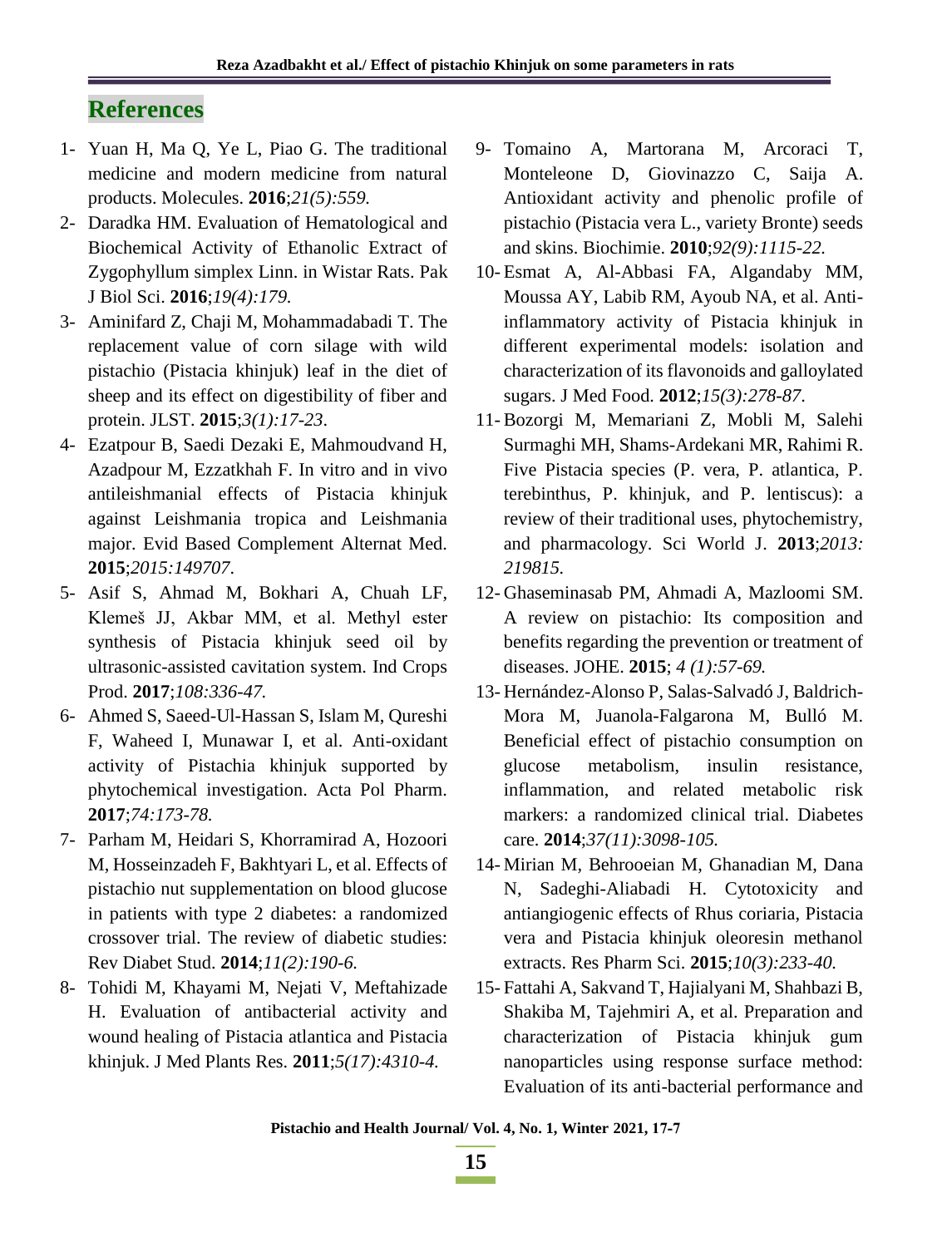cytotoxicity. Adv Pharm Bull. **2017**;*7(1):159- 164.*

- 16- Mahmoudvand H, Mirbadie SR, Kia MG, Badparva E, Lori SS, Harandi MF. Efficacy of Pistacia khinjuk fruits on viability of hydatid cyst protoscoleces and its acute toxicity in mice model. Iran J Parasitol. **2016**;*11(3):383-388.*
- 17- Farahpour MR, Mirzakhani N, Doostmohammadi J, Ebrahimzadeh M. Hydroethanolic Pistacia atlantica hulls extract improved wound healing process; evidence for mast cells infiltration, angiogenesis and RNA stability. Int J Surg. **2015**;*17:88-98.*
- 18- Memariani Z, Sharifzadeh M, Bozorgi M, Hajimahmoodi M, Farzaei MH, Gholami M, et al. Protective effect of essential oil of Pistacia atlantica Desf. On peptic ulcer: role of α-pinene. J Tradit Chin Med. **2017**;*37(1):57-63.*
- 19- Karunamoorthi K, Jegajeevanram K, Vijayalakshmi J, Mengistie E. Traditional medicinal plants: a source of phytotherapeutic modality in resource-constrained health care settings. Evid Based Complement Alternat Med. **2013**;*18(1):67-74.*
- 20- Misra A, Sharma R, Gulati S, Joshi SR, Sharma V, Ibrahim A, et al. Consensus dietary guidelines for healthy living and prevention of obesity, the metabolic syndrome, diabetes, and related disorders in Asian Indians. Diabetes Technol Ther. **2011**;*13(6):683-94.*
- 21- Fischer S, Glei M. Potential health benefits of nuts. Ernaehrungs Umschau International. **2013**;*60(12):206-215.*
- 22- Ros E. Health benefits of nut consumption. Nutrients. **2010**;*2(7):652-82.*
- 23- Schwab U, Lauritzen L, Tholstrup T, Haldorsson TI, Riserus U, Uusitupa M, et al. Effect of the amount and type of dietary fat on cardiometabolic risk factors and risk of developing type 2 diabetes, cardiovascular

diseases, and cancer: a systematic review. Food Nutr Res. **2014**;*58(1):25145.*

- 24- Li Z, Song R, Nguyen C, Zerlin A, Karp H, Naowamondhol K, et al. Pistachio nuts reduce triglycerides and body weight by comparison to refined carbohydrate snack in obese subjects on a 12-week weight loss program. J Am Coll Nutr. **2010**;*29(3):198-203.*
- 25- Askari G, Yazdekhasti N, Mohammadifard N, Sarrafzadegan N, Bahonar A, Badiei M, et al. The relationship between nut consumption and lipid profile among the Iranian adult population; Isfahan Healthy Heart Program. Eur J Clin Nutr. **2013**;*67(4):385-9.*
- 26- Hyder MA, Hasan M, Mohieldein AH. Comparative levels of ALT, AST, ALP and GGT in liver associated diseases. Eur J Exp Biol. **2013**;*3(2):280-4*.
- 27- Akomolafe SF, Oboh G, Oyeleye SI, Olasehinde TA. Toxicological effects of aqueous extract from African walnut (Tetracarpidium conophorum) leaves in rats. Evid Based Complement Alternat Med. **2017**;*22(4):919-25.*
- 28- Su J, Wang X, Song W, Bai X, Li C. Reducing oxidative stress and hepatoprotective effect of water extracts from pu-erh tea on rats with highfat diet. Food Sci and Hum Wel. **2016**;*5(4):199- 206.*
- 29- Iranmanesh F, Mousaei Amin A, Shamsizadeh A, Fatemi I, Malaki Rad A, Rahnama A. Effects of Pistacia vera hydro-alcoholic extract on carbon tetrachloride-induced hepatotoxicity in male rats. Iran J Pharmacol Ther. **2016**;*14(2):35-40.*
- 30- Fathi M, Asiaban M. Elevated levels of blood urea nitrogen and creatinine in the last trimester of pregnancy of dromedary camels (Camelus dromedarius). Iran J Vet Med. **2016**;*9(4):249- 55.*
- 31- El-Newary SA, Sulieman A, El-Attar S, Sitohy M. Hypolipidemic and antioxidant activity of the

**Pistachio and Health Journal/ Vol. 4, No. 1, Winter 2021, 77-7**